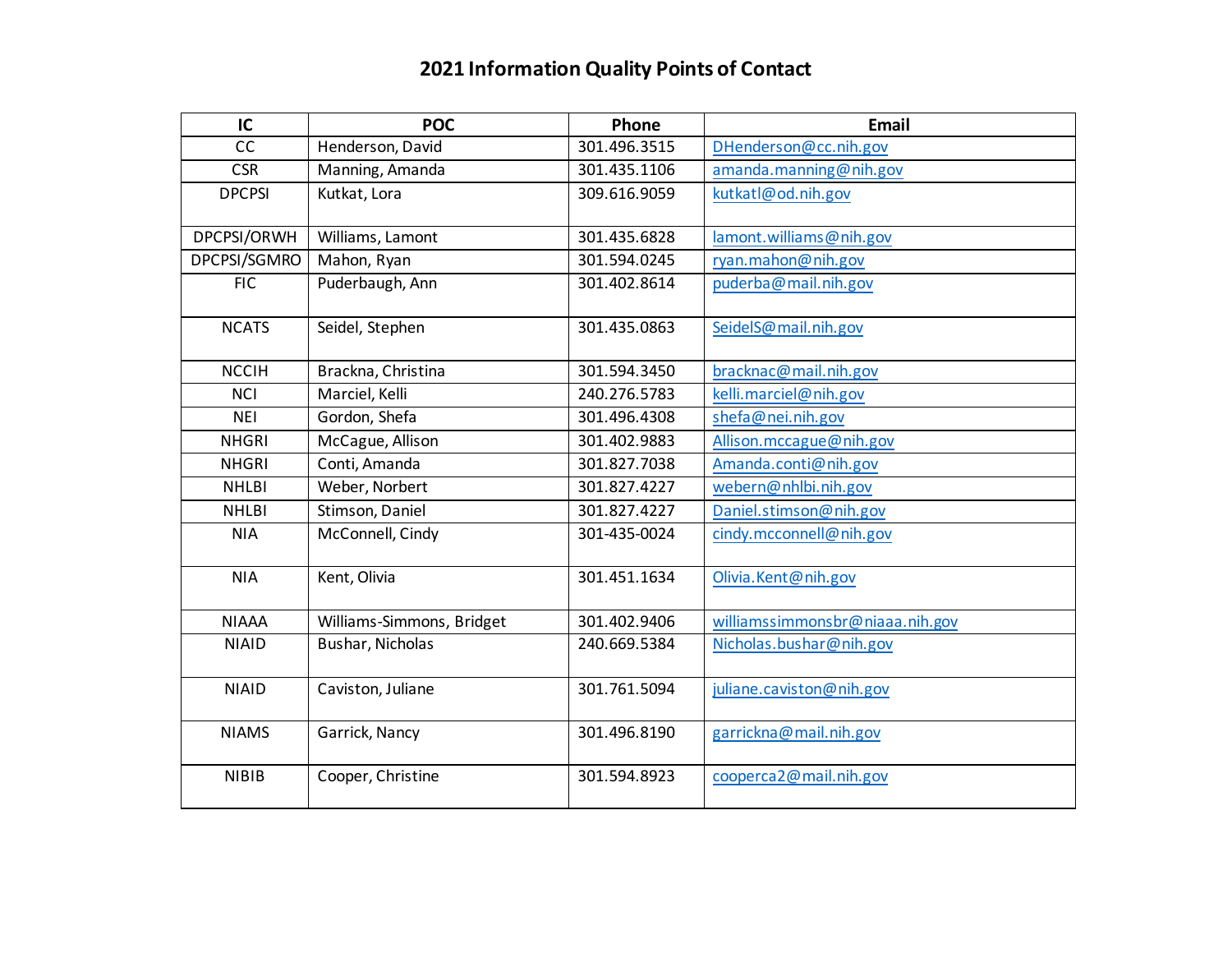## **2021 Information Quality Points of Contact**

| <b>NICHD</b> | Glavin, Sarah         | 301.496.7898 | glavins@mail.nih.gov            |
|--------------|-----------------------|--------------|---------------------------------|
| <b>NICHD</b> | Philogene, Stephane   | 301.496.1877 | Stephane.philogene@nih.gov      |
| <b>NICHD</b> | Clay, Debbie          | 301.435.3441 | Debbie.clay@nih.gov             |
| <b>NIDA</b>  | Bochner, David        | 301.480.2750 | David.Bochner@nih.gov           |
| <b>NIDCD</b> | Cole, Laura           | 301.496.9515 | colel@nidcd.nih.gov             |
| <b>NIDCR</b> | Walrath, Jessica      | 301.594.8774 | jessica.walrath2@nih.gov        |
| <b>NIDDK</b> | Tilghman, Robert      | 301.496.6623 | robert.tilghman@nih.gov         |
| <b>NIDDK</b> | Rieff, Heather        | 301.496.6623 | heather.rieff@nih.gov           |
| <b>NIDDK</b> | Gansheroff, Lisa      | 301.496.6623 | gansheroffl@extra.niddk.nih.gov |
| <b>NIEHS</b> | Wolfe, Mary           | 984.287.3209 | wolfe@niehs.nih.gov             |
| <b>NIEHS</b> | Scruggs, Sheena       | 984.287.3355 | Sheena.scruggs@nih.gov          |
| <b>NIGMS</b> | Schnoor, Peggy        | 301.594.2749 | schnoorp@nigms.nih.gov          |
| <b>NIGMS</b> | Aragon, Richard       | 301.594.2762 | richard.aragon@nih.gov          |
| <b>NIMH</b>  | Chai, Mindy           | 301.443.2392 | mindy.chai@nih.gov              |
| <b>NIMH</b>  | Rowe, Monica          | 240.595.4163 | Monica.rowe@nih.gov             |
| <b>NIMHD</b> | Stinson, Nathaniel    | 301.402.1366 | stinsonn@mail.nih.gov           |
| <b>NINDS</b> | Scott, Paul           | 301.496.9271 | scottp@ninds.nih.gov            |
| <b>NINDS</b> | Girolami, Paul        | 301.435.7753 | girolamp@ninds.nih.gov          |
| <b>NINR</b>  | Grason, John          | 301.451.3874 | grasonj@mail.nih.gov            |
| <b>NLM</b>   | Samsel, Leigh         | 301.451.0162 | Leigh.Samsel@nih.gov            |
| <b>OAR</b>   | Edghill Spano, Yvette | 240.627.3042 | yvette.edghillspano@nih.gov     |
| <b>OAR</b>   | Papier, Wendy         | 240.627.3698 | Wendy.papier@nih.gov            |